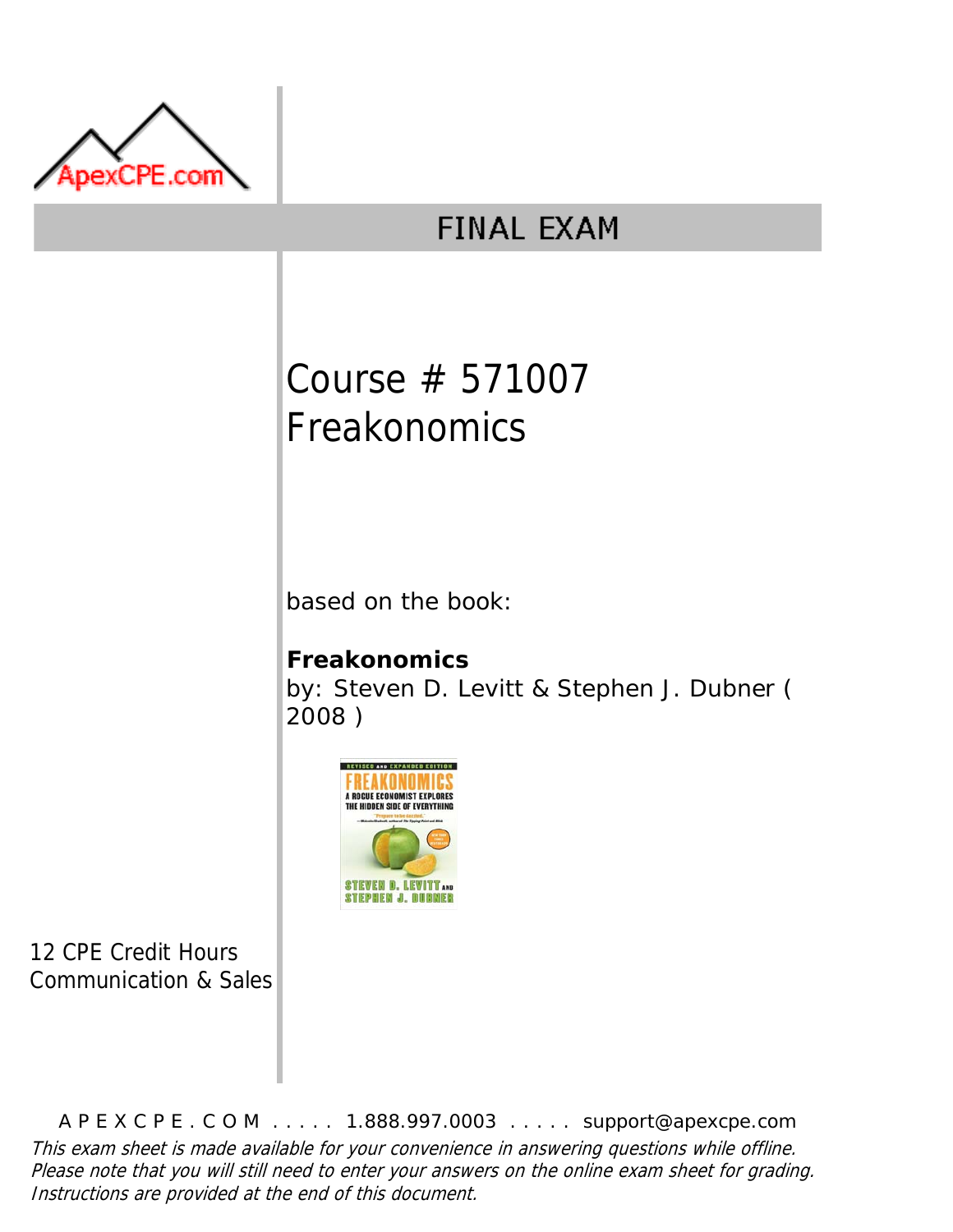#### **Chapter 1 - Introduction: The Hidden Side of Everything**

1. The cause of the rise in crime in the early 1990s was:



2. What was the name of the criminologist that predicted optimistically, crime would increase by 15% over the next decade and, pessimistically would more than double?

3. Who was the defendant in a class action lawsuit seeking to legalize abortion in 1970?

James Smith

Jane Roe

Henry Wade

- Jane Smith
- 4. McCorvey's name was disguised as:

Jane Doe

Jane Roe

Jane Smith

Jane Adams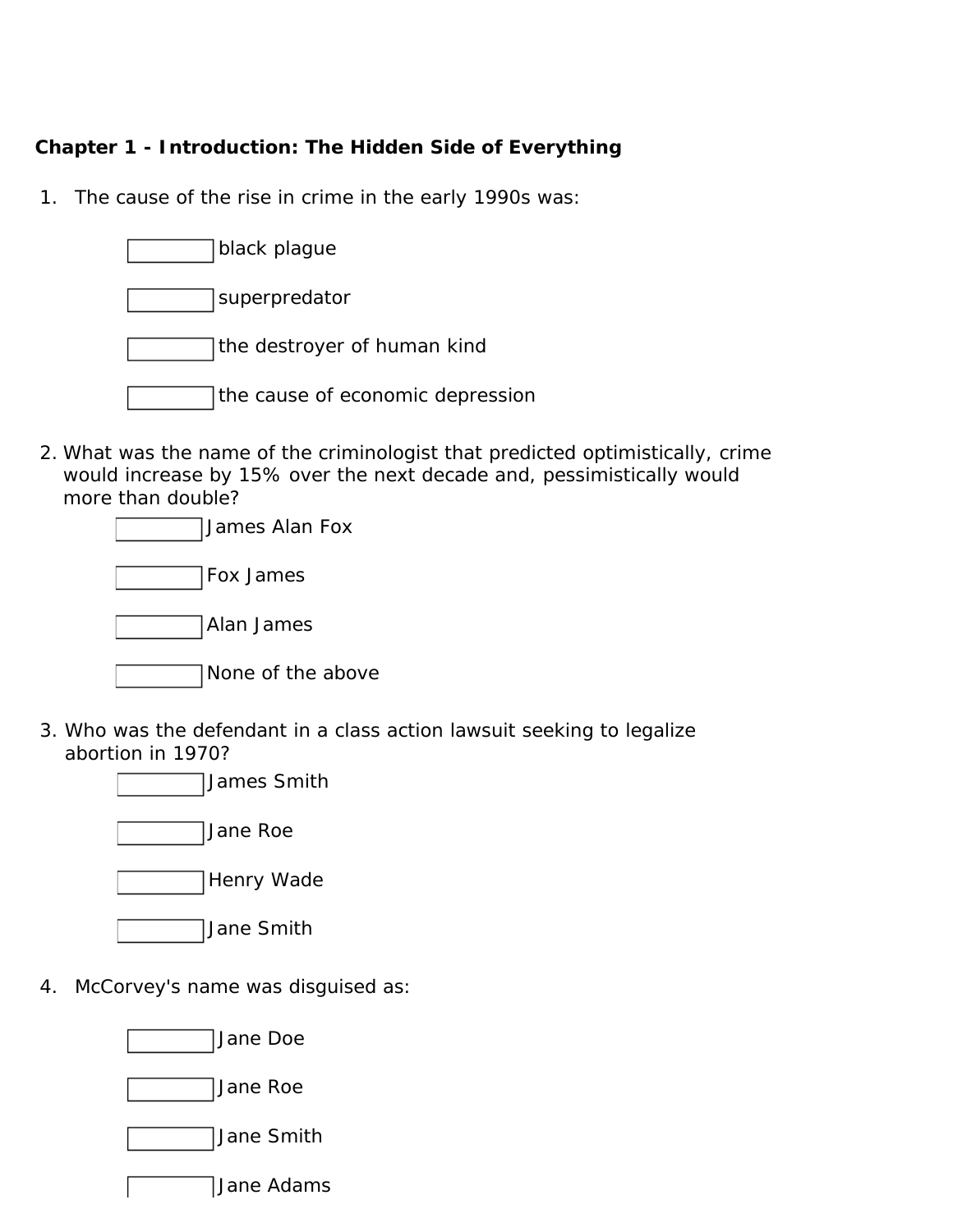5. The founder of classical economics was:



6. After a fine was enacted for picking up children late from a daycare center in Haifa, Israel, the number of late pickups:

| was reduced drastically     |
|-----------------------------|
| stayed the same             |
| went up                     |
| decreased by more than half |
|                             |

7. What was the name of the standardized, multiple choice exam where every student in the third, sixth and eighth grade had to manage a minimum score in order to be promoted?

Idaho test of Basic Skills

Iowa Test of Basic Skills

Illinois Test of Basic Skills

Indiana Test of Basic Skills

8. High stakes testing was part of which law mandated by the federal government signed by President Bush in 2002.

High Stakes Testing Law

No Child Left Behind Law

A combination of A and B

None of those above listed

9. Who was the CEO of the Chicago Public Schools who wanted to make sure that the teachers identified by the algorithm as cheaters were truly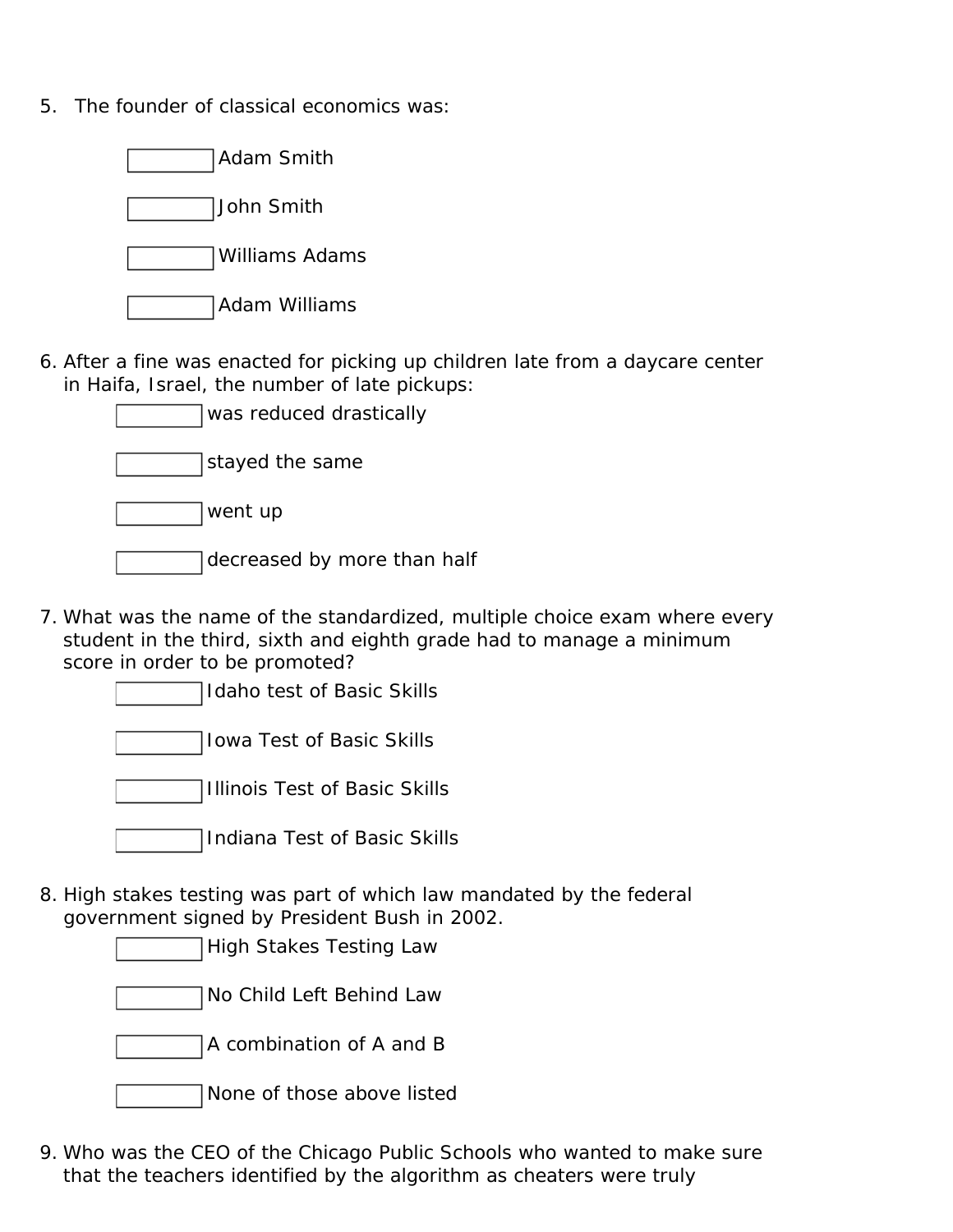cheating -- and then did something about it by commissioning a retesting of the study.



10. Data suggests that both sumo wrestlers and their stables may be rigging matches.



11. A key fact of white collar crime is that we hear about only a very slim fraction of people who are caught cheating. Most embezzlers lead quiet and theoretically happy lives; employees who steal company property are rarely detected.



#### **Chapter 2 - What do SchoolTeachers and SumoWrestlers have in common?**

12. If the Klan itself was defeated, however, its aims had largely been achieved through the establishment of \_\_\_\_\_\_ laws

Jim Crow Laws

Jack Crow Laws

Jake Crow Laws

- Jacob Crow Laws
- 13. Atlanta- the Imperial City of the KKK's Invisible Empire, in Klan jargonwas also home to \_\_\_\_\_\_\_\_\_\_\_\_\_\_, a thirty year old man with the bloodlines of a Klansman but a temperament that ran opposite.

Steven Kennedy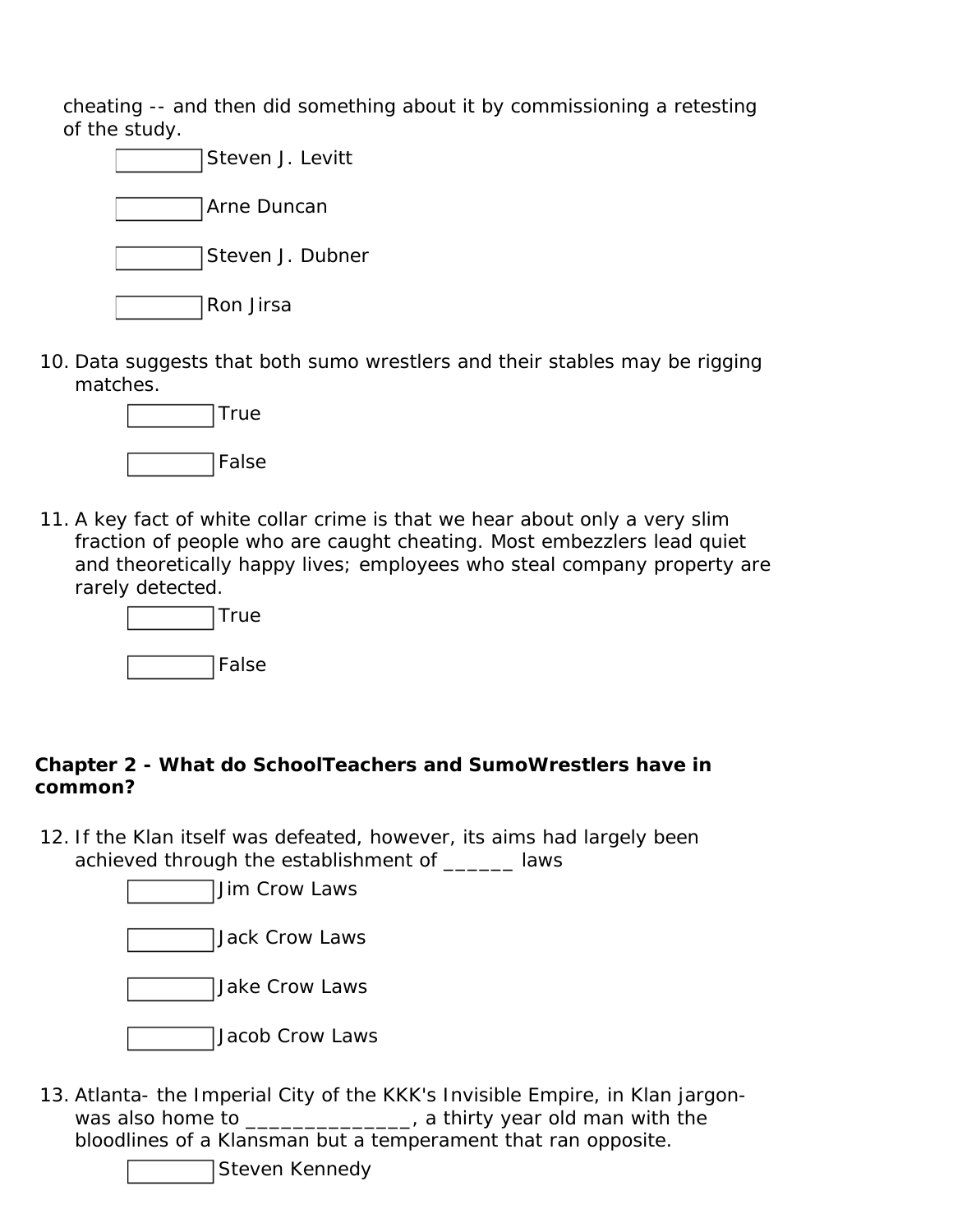| John Kennedy |
|--------------|
|              |

Stetson Kennnedy

James Kennedy

14. According to the author, the following is a true statement:

| Many experts use their information to your detriment.                                                          |
|----------------------------------------------------------------------------------------------------------------|
| Experts depend on the fact that you don't have the<br>information they have.                                   |
| Experts depend on the fact that you are so in awe of their<br>expertise that you wouldn't dare challenge them. |
| All of the above                                                                                               |

15. A big part of the real estate agent's job, it would seem, is to persuade the homeowner to sell for less than he would like while at the same time letting potential buyers know that a house can be bought for less than its listing price.



16. In the real estate market, the term "Corian" is correlated to a higher sales price.



17. An analysis of 160 episodes of the show The Weakest Link suggests that Hispanics suffer which type of discrimination?

Taste based discrimination Circle discrimination Information based discrimination None of the above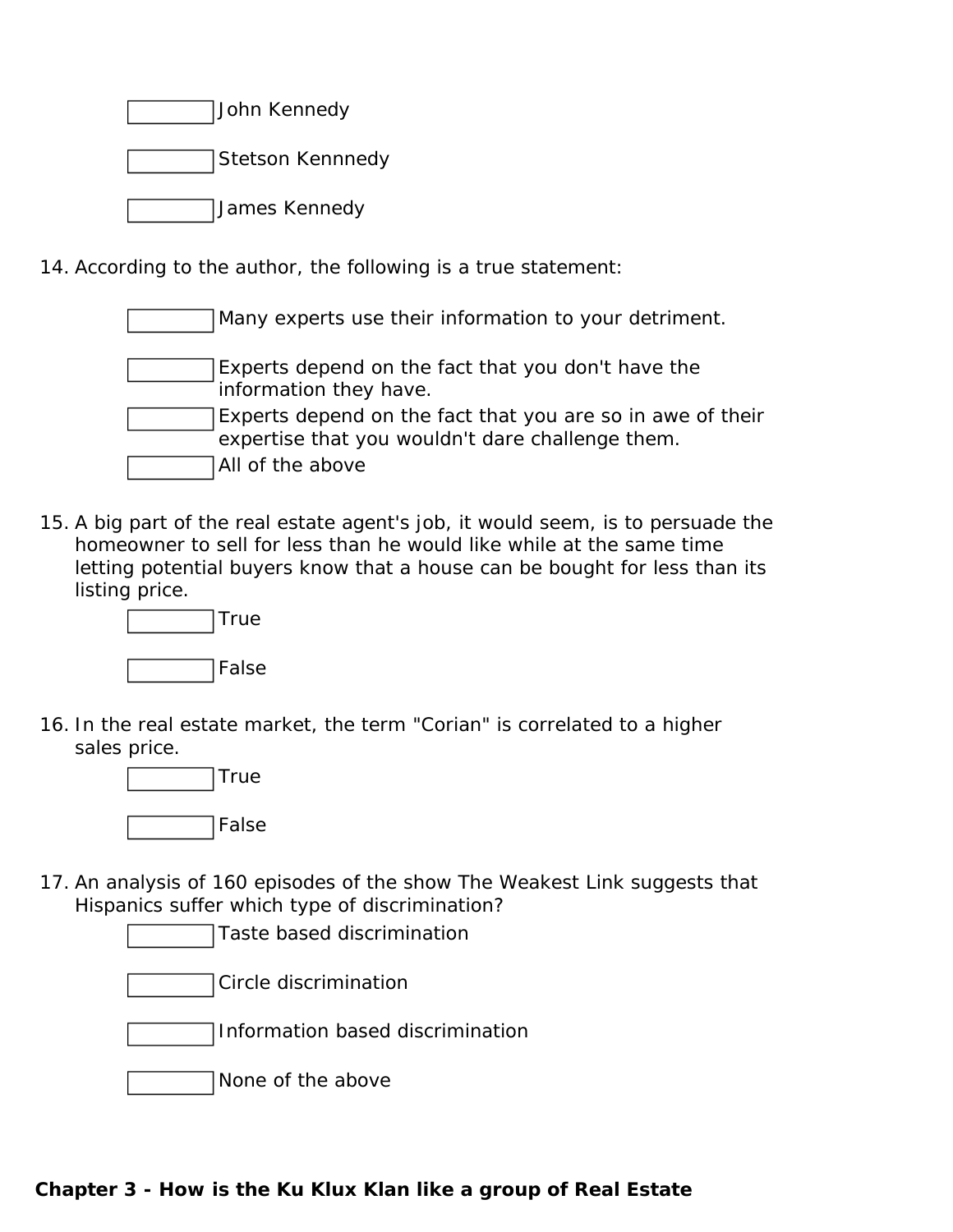#### **Agents?**

18. What was the name of the gang that was the basis of S. Venkatesh's report on Chicago's poorest black neighborhoods?

| The Black Disciples |
|---------------------|
|---------------------|

Black Guerilla Family

The Mungiki

**Crips** 

19. Who was the gang member who gave S. Venkatesh the gang's financial books?



- 20. If drug dealers make so much money, why are they still living with their mothers?
	- They don't make much money To keep the house clean So they don't look suspicious to others in the community They don't want to spend money for an expense which they can get free from mom
- 21. According to the Bureau of Labor Statistics, the most dangerous job in the United States is :

a fireman

a policeman



- a timber cutter
- 22. The problem with crack dealing is the same as every other profession: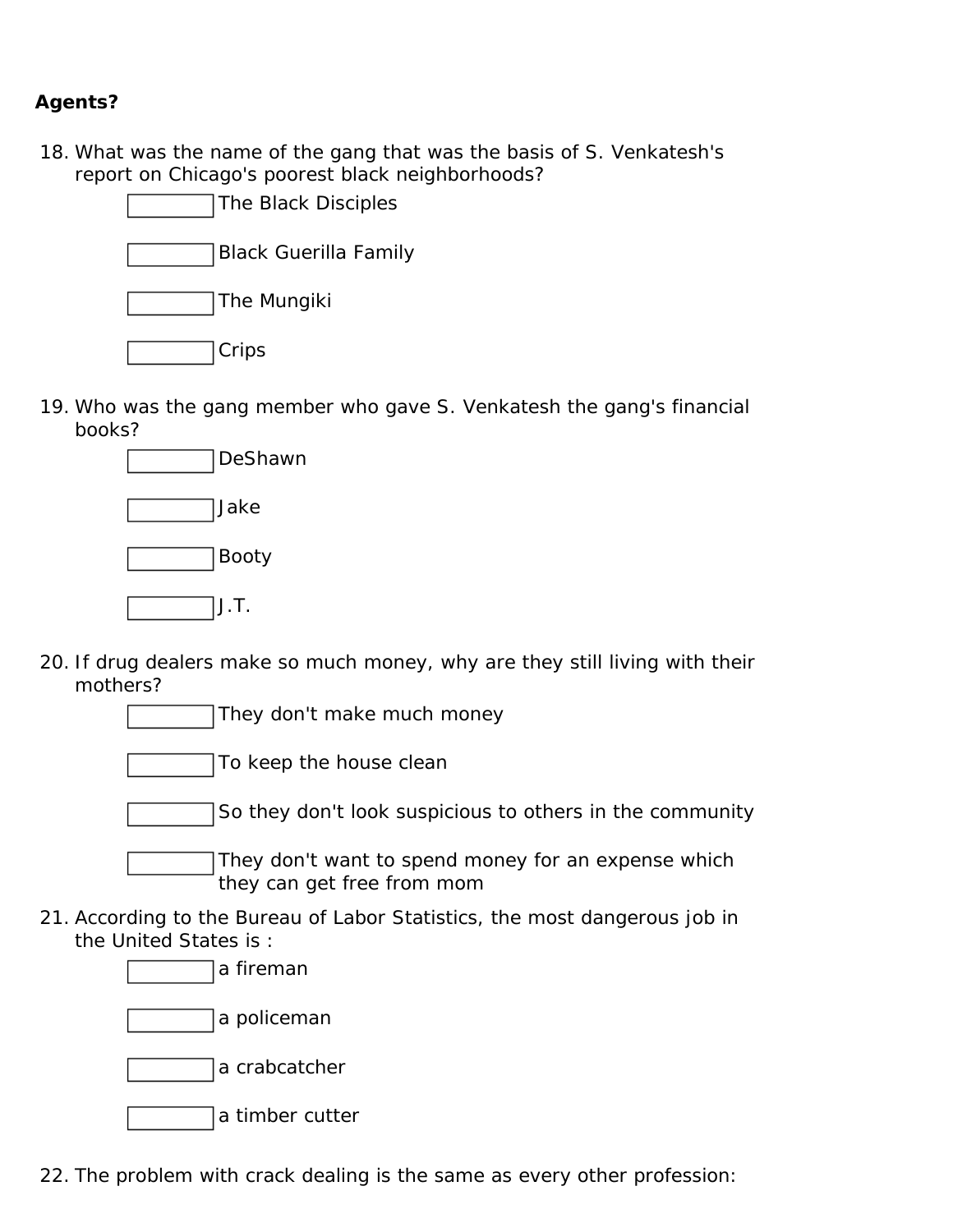| a lot of people are competing for very few prizes |  |
|---------------------------------------------------|--|
| taxes and expenses are too high to manage         |  |
| a poor economy and a competitive job market       |  |
| none of the above                                 |  |

23. One of the few ways a foot soldier could distinguish himself- and advance in the tournament- was by

| proving his mettle in making the most sales                                                           |
|-------------------------------------------------------------------------------------------------------|
| proving his mettle for violence                                                                       |
| proving his mettle for making the most number of<br>followers<br>proving his mettle for gang politics |

24. What is demonstrably true is that Oscar Danilo Blandon helped establish a link-between Colombian cocaine cartels and inner city crack merchants that would alter American history. By putting massive amounts of cocaine into the hands of street gangs, Blandon and others like him gave rise into a devastating crack boom. And the gangs like Black Gangster Disciple Nation were given new reason to exist.

> True False

25. While crack was hardly a black-only phenomenon, it hit black neighborhoods much harder than most. The evidence can be seen by measuring the indicators of societal progress. After decades of decline , black infant mortality began to soar in the 1980's, as did the rate of low birth weight babies and parent abandonment.

| True  |
|-------|
| False |

#### **Chapter 4 - Why do drug dealers still live with their moms?**

26. Madame Ceausescu was known officially as :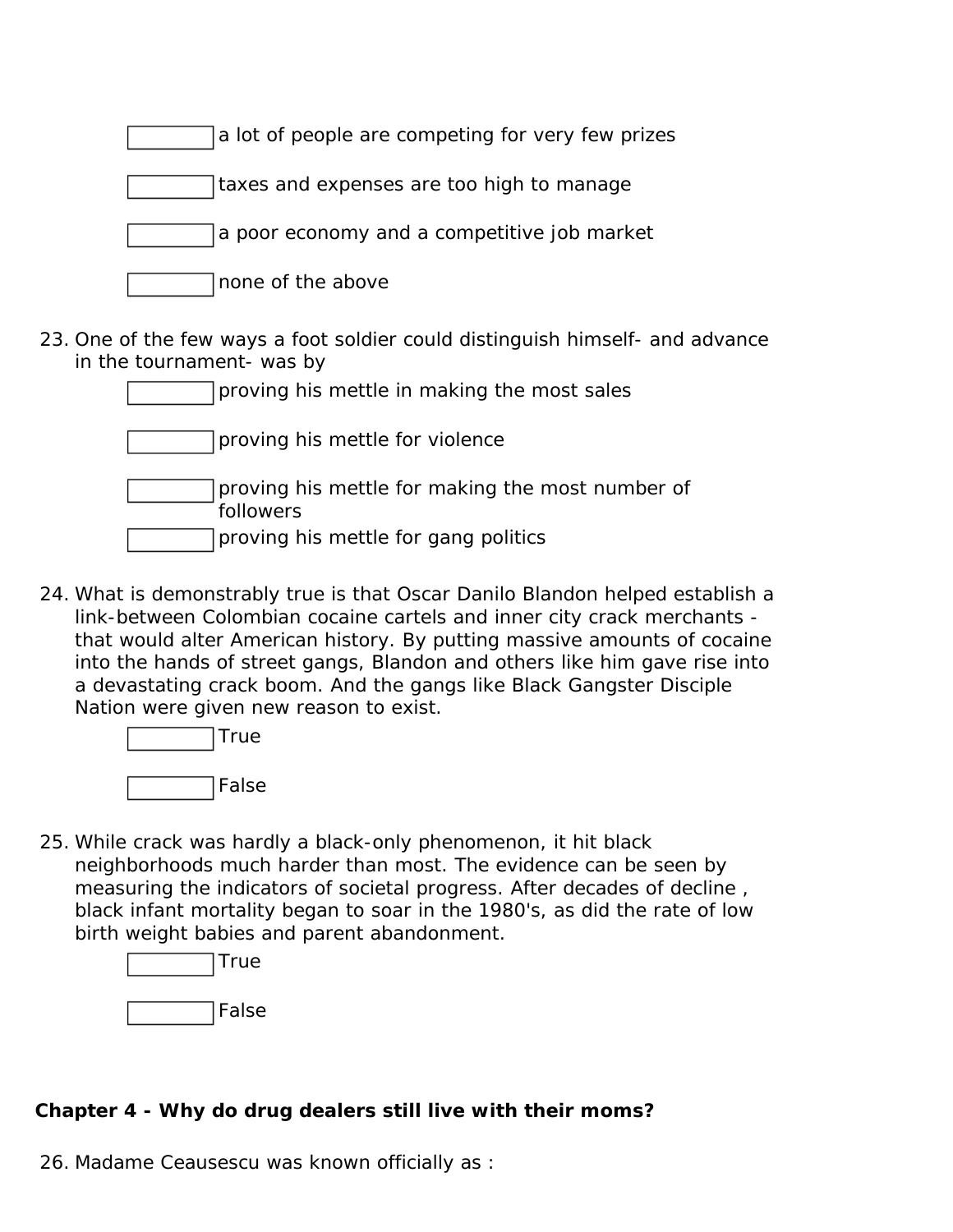

27. Ceausescu's incentives produced the desired effect. Within one year from the abortion ban, the Romanian birth rate had doubled. These babies were born into a country where, unless you belonged to the Ceausescu clan or the Communist elite, life was miserable.



28. The evidence linking increased punishment with lower crime rates is very strong. Harsh prison terms have been shown to act as deterrent (for the would be criminal on the street) and the prophylactic (for the would be criminal who is already locked up)



- 29. The broken window theory was conceived by criminologists:
	- James Q. Wilson & George Kelling

James Kelling and George Q. Wilson

James George & Wilson Q. Kelling

Wilson George and James Kelling

30. There are enough guns in the United States that if you gave one to every adult, you would ran out of adults before you ran out of guns.



31. Who was the economist and main champion of this idea: "We need more guns on the street, but in the hands of the right people."

John R. Lott, Sr.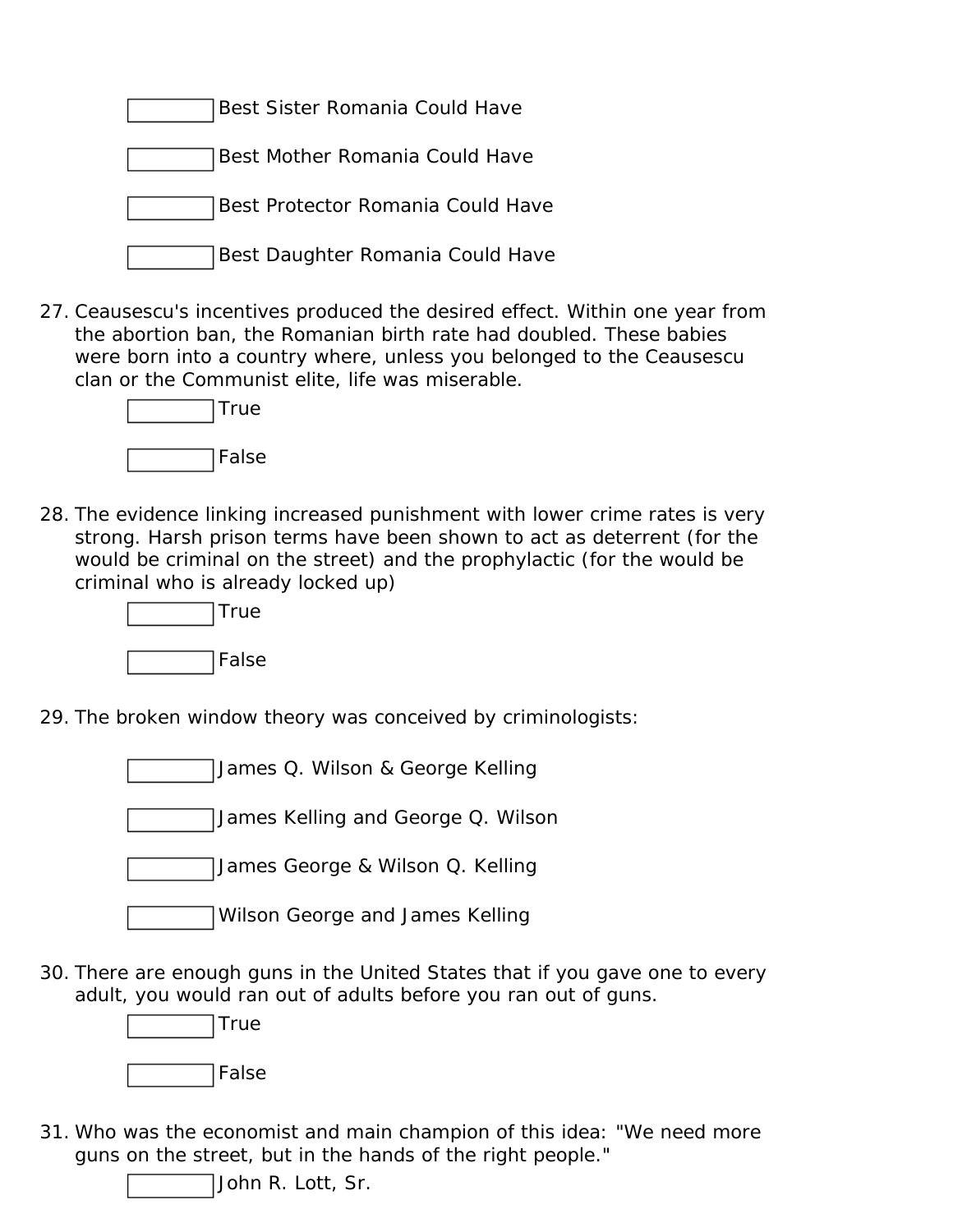Steven Levitt John R. Lott, Jr. Steven Dubner

32. The aging of the American population contributed to the reduction of crime.



33. According to the author, what sort of woman would most likely take advantage of Roe vs. Wade?



- 34. Which two factors show the strongest predictors that a child will have a criminal future?
	- childhood poverty and childhood abuse childhood poverty and single parent household Single parent household and childhood abuse childhood poverty and alcoholic household
- 35. What a link between abortion and crime does say is this: when the government gives a woman the opportunity to make her own decision about abortion, she generally does a good job of figuring out if she is in a position to raise the baby well. If she decides she can't, she often chooses abortion.

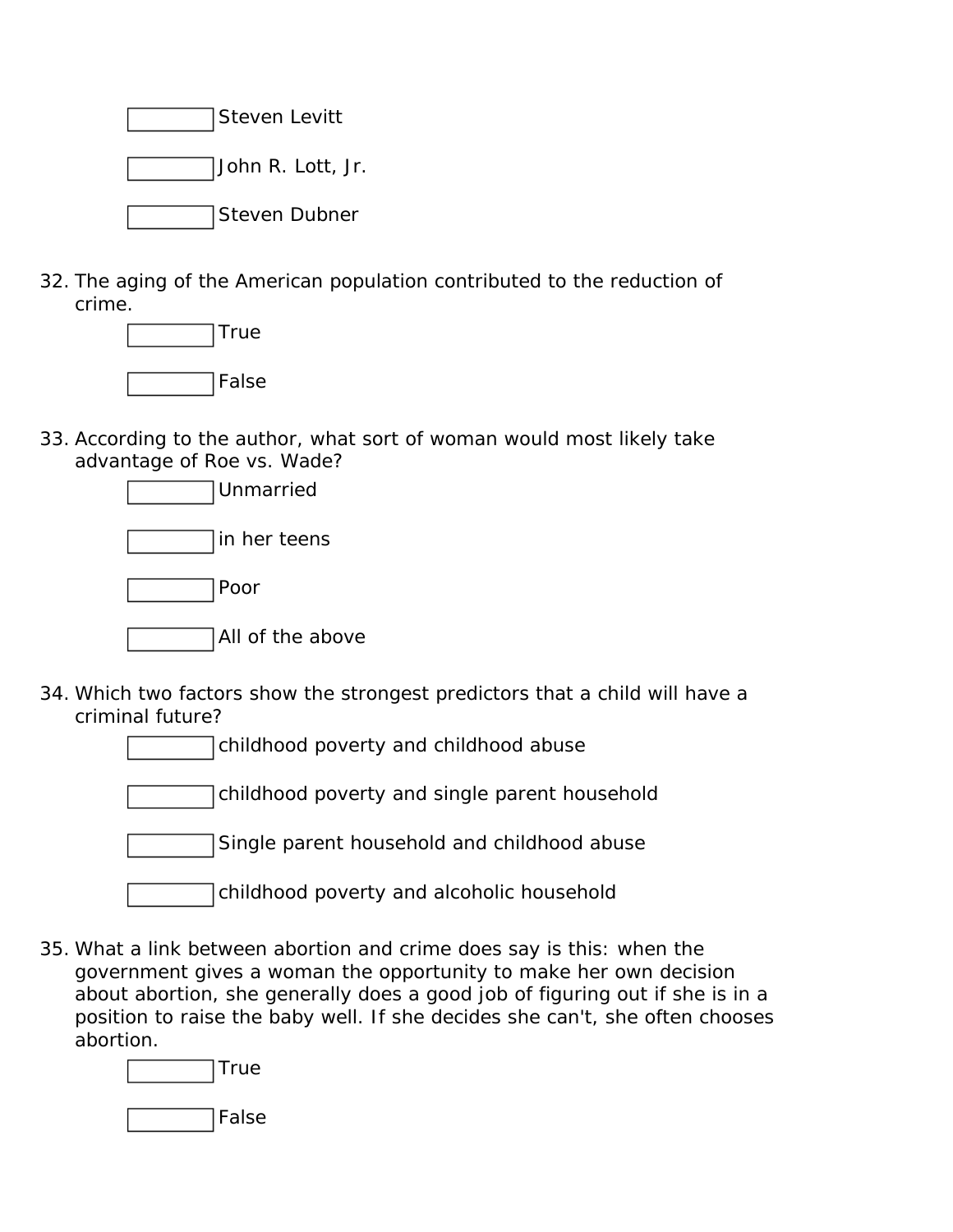#### **Chapter 5 - Where have all the criminals gone?**

36. A swimming pool is less frightening than a gun.



37. Student who entered a technical school or career academy performed substantially better than they did in their old academic settings and graduated at much higher rate than their past performance would have predicted.



38. Which monumental project did the US Department of Education undertake in the late 1990's?



- High stress testing
- 39. The school typically attended by the typical black child is not the same school attended by the typical white child, and the typical black child goes to a school that is simply:
	- good bad no distinction none of the above
- 40. There is essentially no black white test score gap within a bad school in early years once you control for student's backgrounds. But all students in a bad school, black and white, do lose ground to students in good schools.

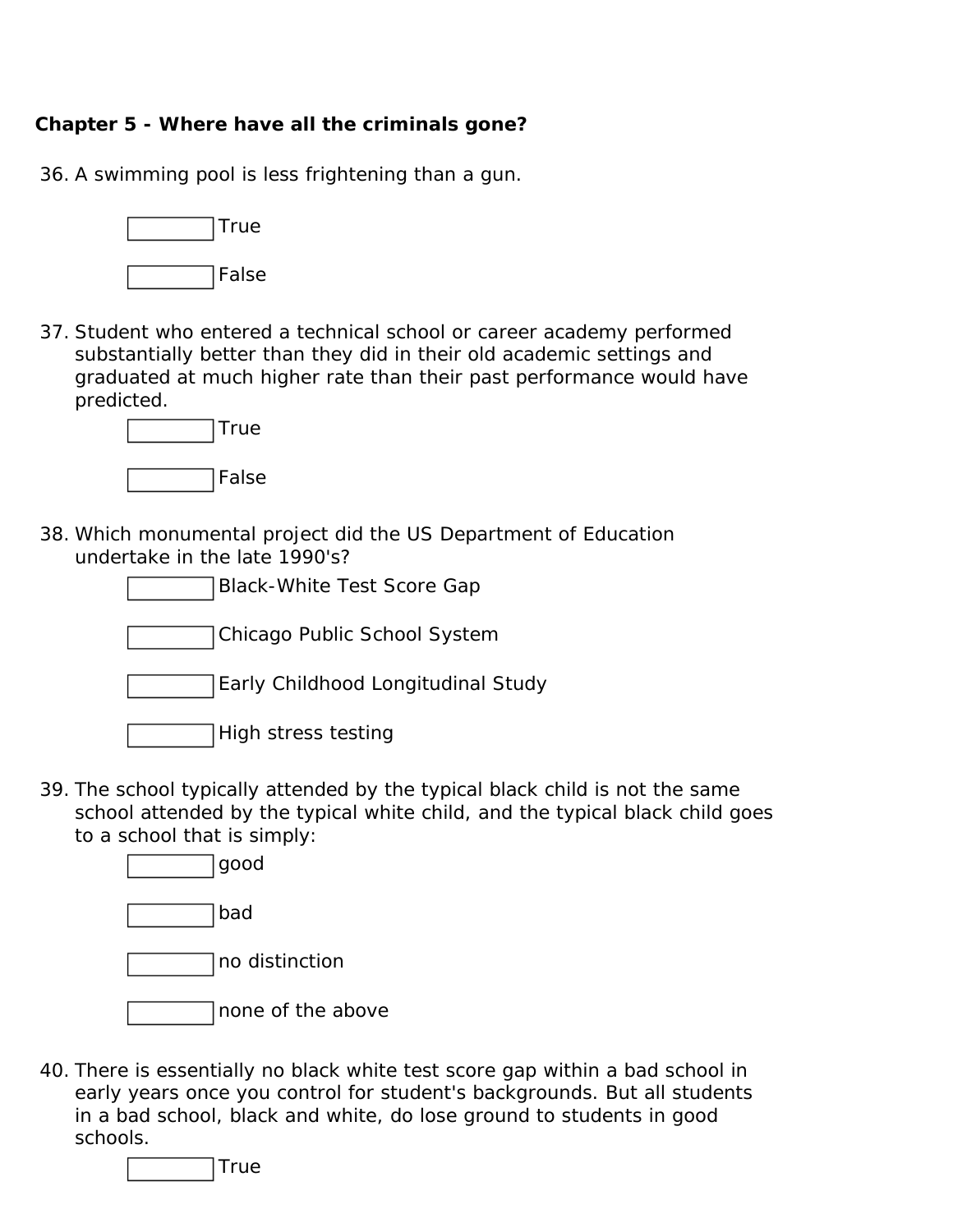False

41. Studies have shown that a child's academic abilities are far more influenced by the I.Q.'s of his biological parents that the I.Q.'s of his adoptive parents, and mothers who offer up their children for adoption tend to have significantly lower I.Q.s than the people who are doing the adopting.



42. In a paper entitled, " The Nature and Nurture of Economic Outcomes," economist Bruce Sacerdote found that by the time adopted children become adults, they had veered sharply from the destiny that IQ alone might have predicted.



#### **Chapter 6 - What makes a perfect parent?**

43. The first official act a parent commits is :

- give the baby a name
- give the baby a christening
- give the baby a trust fund
- give the baby a baby shower
- 44. According to Fryer's study, what were the top 2 "whitest" girl names:
	- Molly & Amy





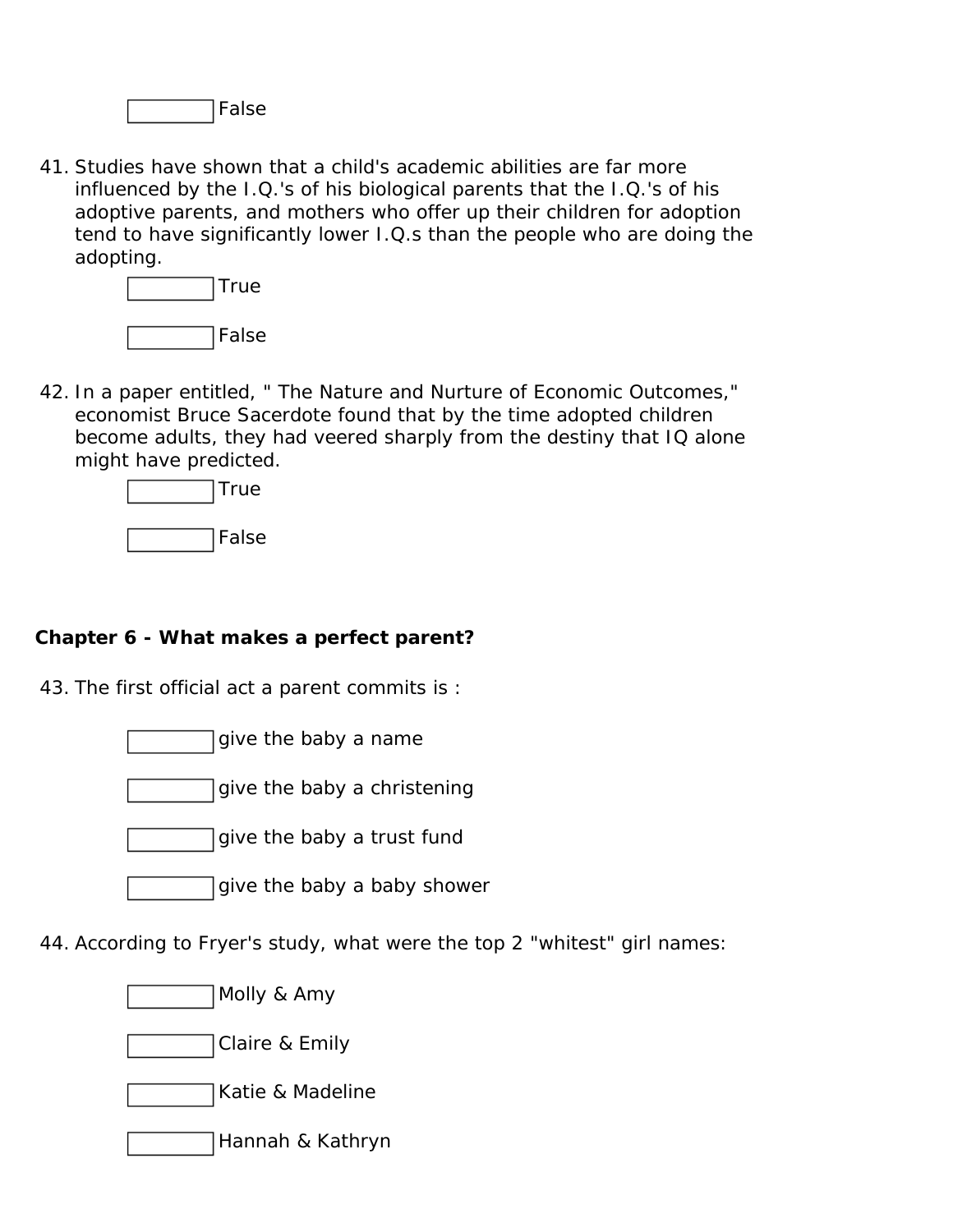45. According to Fryer's study, what were the top 2 "blackest" girl names:



46. According to Fryer's study, what were the top 2 "whitest" boy names:



47. According to Fryer's study, what were the top 2 "blackest" boy names:

| Willie & Dominique |
|--------------------|
|--------------------|

Jaren & Darius

Andre & Darryl

DeShawn & Andre

48. Using \_\_\_\_\_\_\_\_\_ to control for other factors that might influence life trajectories, it was then possible to measure the impact of a single factor- - in this case a woman's first name -- on her educational, income and health outcomes.

regression analysis

nonlinear regression

nonparametric regression

Bayesian methods for regression

49. According to Fryer's study, what were the top 2 most common middle-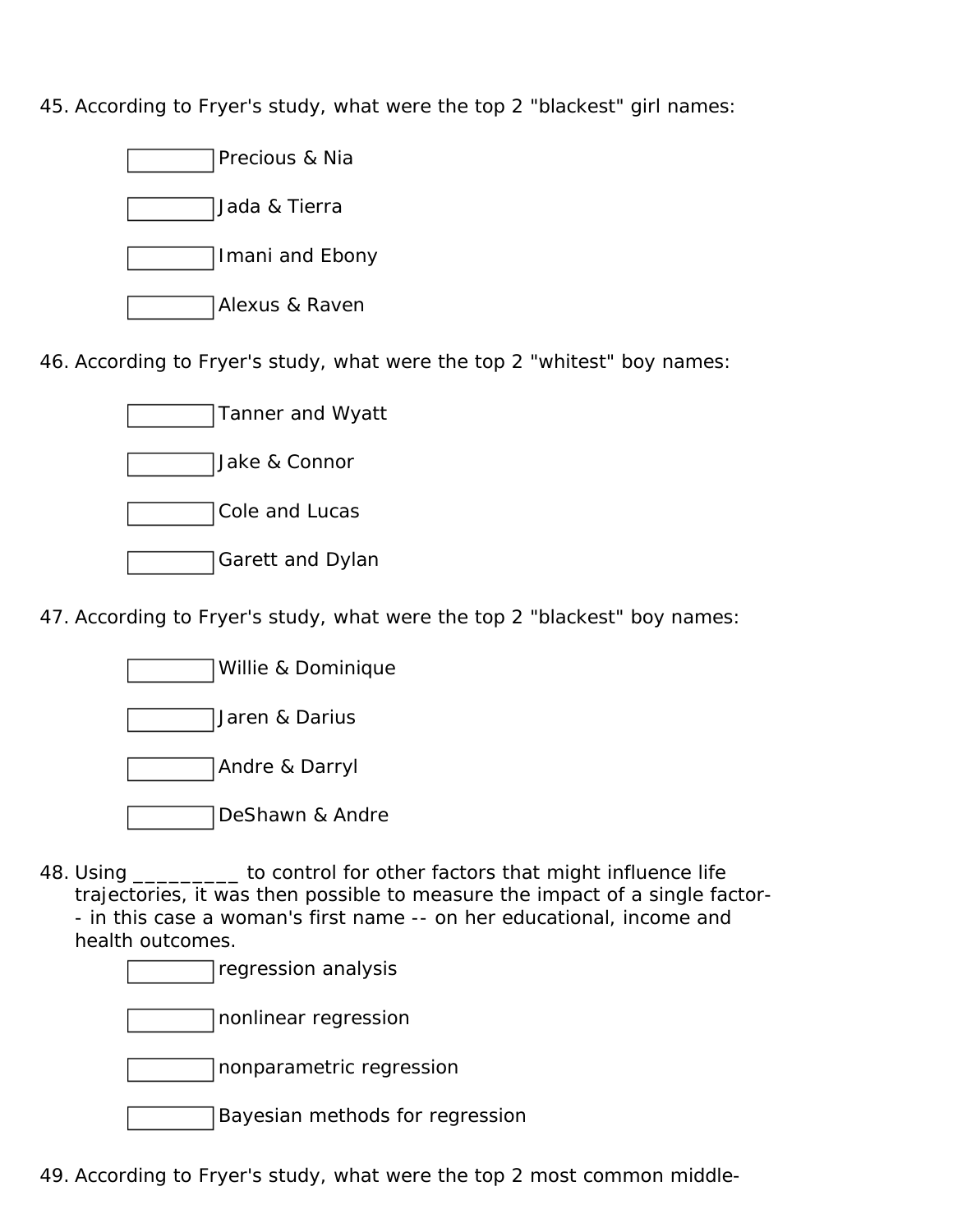income white girl names:

| Amanda & Megan        |  |
|-----------------------|--|
| Sarah& Emily          |  |
| Elizabeth & Katherine |  |
| Danielle & Rebecca    |  |

50. According to Fryer's study, what were the top 2 most common lowincome white girl names:

| Courtney & Rebecca |
|--------------------|
| Emily & Nicole     |
| Ashley & Jessica   |
| Megan & Taylor     |

51. Parents are reluctant to poach a name from someone too near -- family members or close friends--but many parents, whether they realize it or not, like the sound of names that sound "successful."



52. What the California data names suggest is that an overwhelming number of parents use a name to signal their expectations of how successful their children will be. The name isn't likely to make a shard of difference. But the parents can at least feel better knowing that from the outset, they tried their best.



#### **Chapter 7 - Perfect Parenting, Part II**

53. In Levitt's view, economics is a science with excellent tools for gaining answers but a serious shortage of interesting questions. His particular gift is to ask such questions.

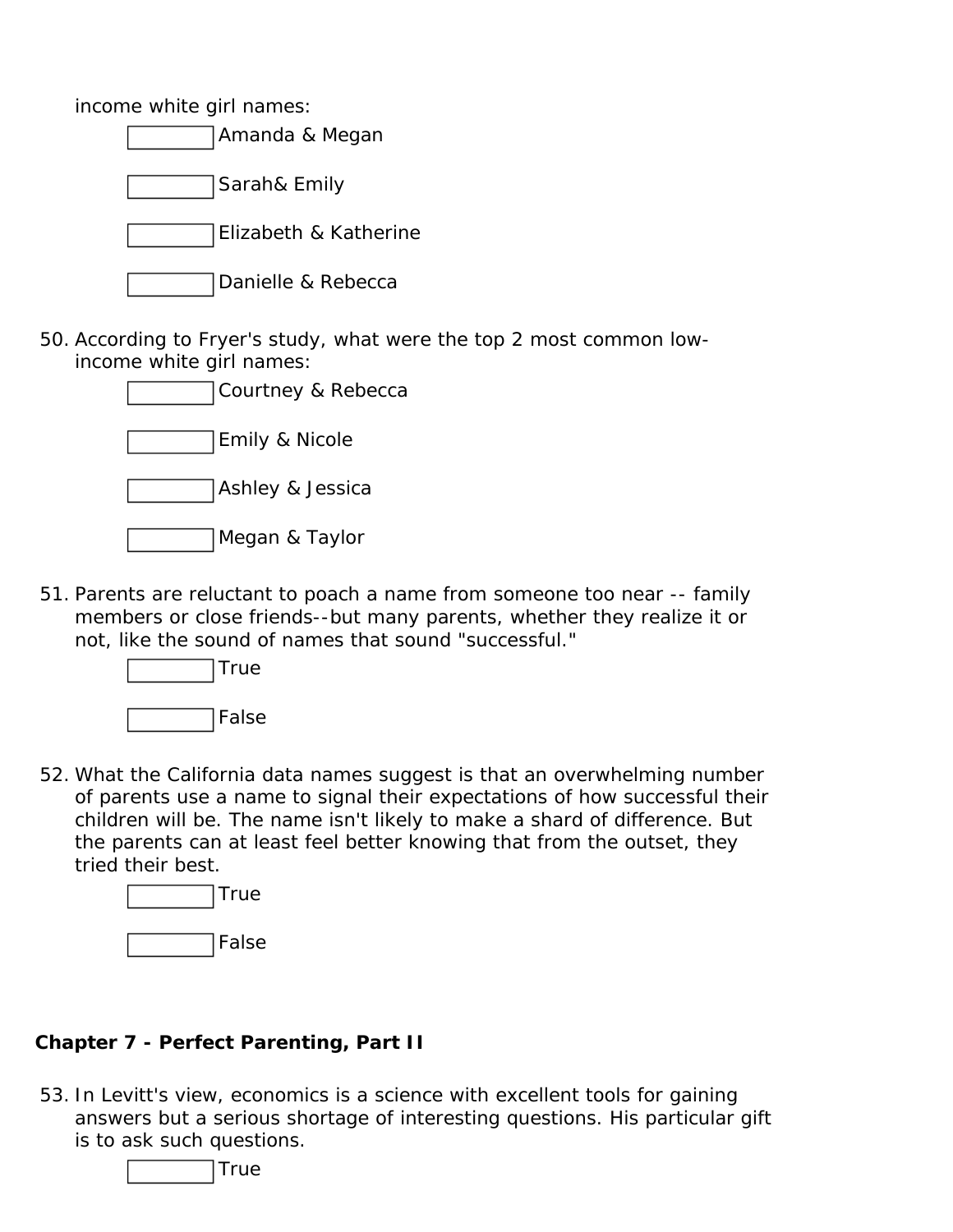False

54. What is the famous unifying theme of the economics department of the University of Chicago?

| The Gospel of Free Economics       |
|------------------------------------|
| The Gospel of Free Markets         |
| The Gospel of Research and Writing |
| The Gospel of Correlation          |

55. According to Levitt, who was the most influential economist of the last fifty years?



- 56. Who was the NBA first round draft pick and cocaine user whose death in 1986 caused Congress to pass legislation requiring a five year mandatory sentence for selling just five gram of crack.
	- Brad Daugherty
	- Chris Washburn

Len Bias

| Chuck Person |
|--------------|
|--------------|

57. Who is the psychology professor who started a lifetime of selfexperimentation?

Robert Rosenthal

Seth Roberts

Casey Mulligan

Charles Hunter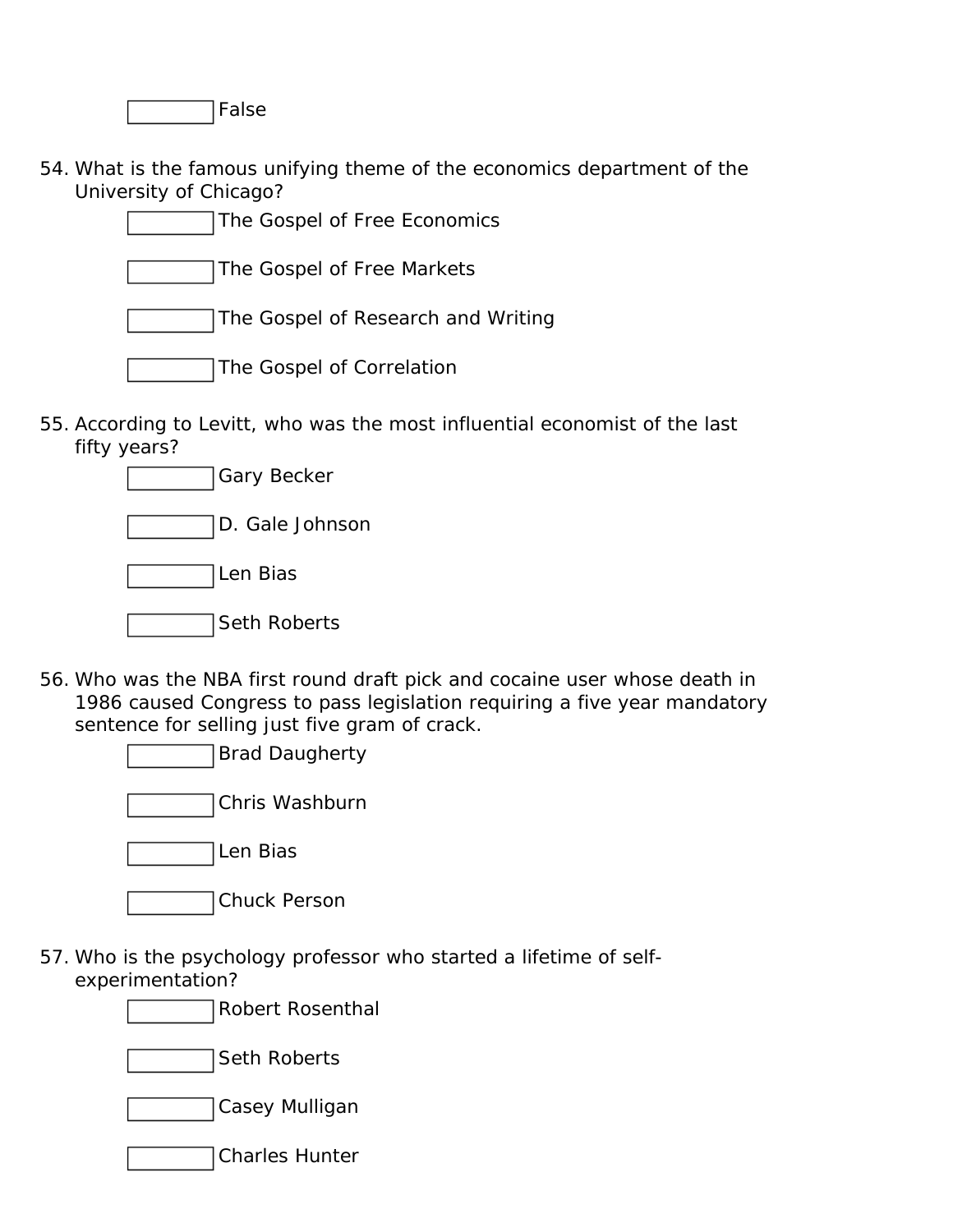58. What was the name of the 1976 law enacted in New York that fined \$50 for failing to pick up after your dog?



59. The most fundamental rule of economics is that a rise in price leads to less quantity demanded.



60. "The IRS role is to help the large majority of compliant tax payers with the tax law, while ensuring that the minority who are unwilling to comply pay their fair share."



**Chapter 8 - Epilogue** 

**Chapter 9 - Bonus Material Added to the Revised and Expanded 2006 Edition** 

**Chapter 10 - Notes** 

Instructions for Submitting Answers Online:

● Sign In at www.ApexCPE.com

Click the "My CPE" tab at the top of the page.

Click "My CPE Courses".

Find the current CPE year and click "Go to My Courses".

Find this course and click the "Go to Course" link.